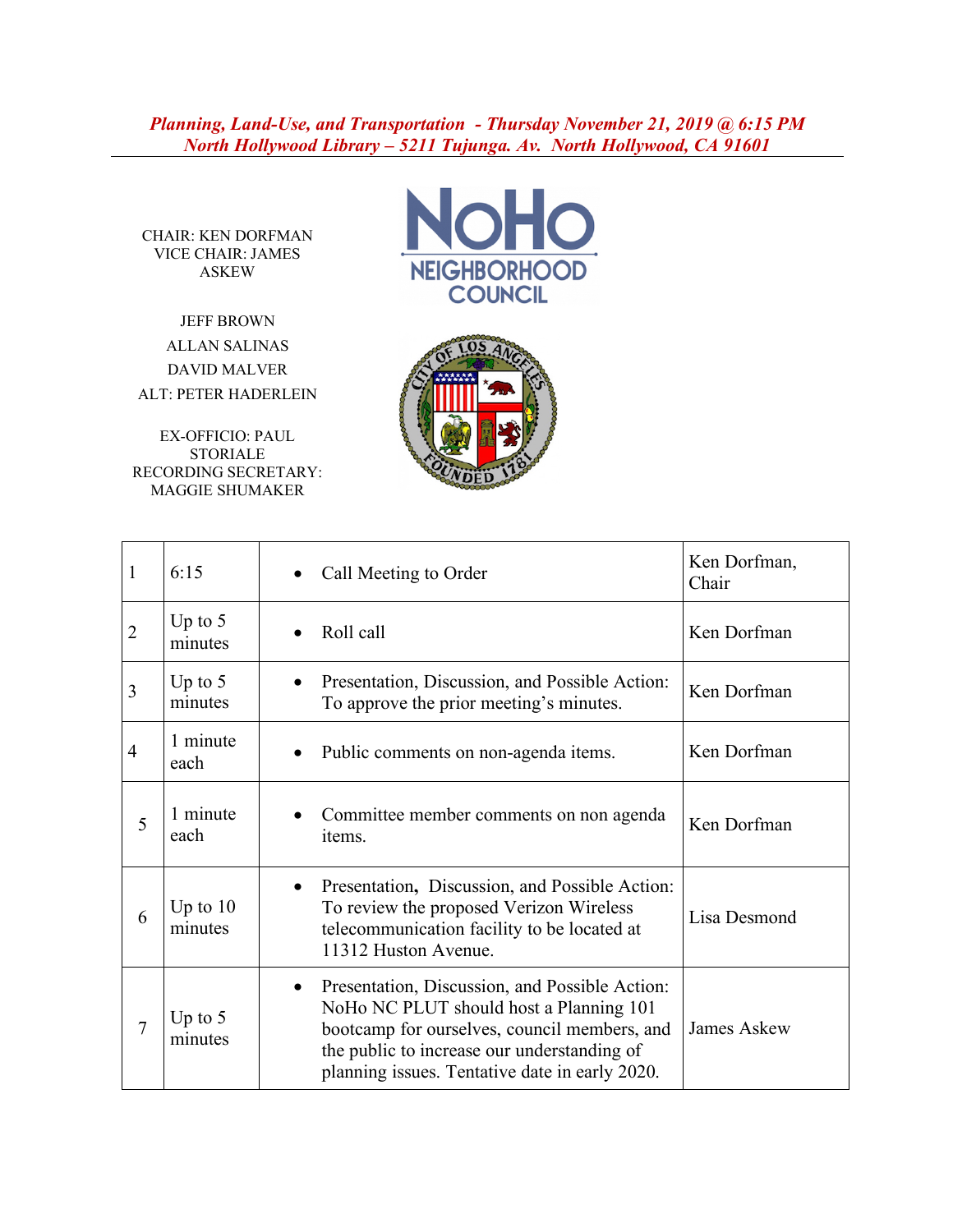| 8  | Up to $10$<br>minutes | Presentation, Discussion, and Possible Action:<br>To write a follow up letter to the building<br>owner and management of all businesses at<br>5166 Lankershim Blvd. regarding the adjacent<br>parking lot and persistent issues with<br>cleanliness.                                                                                                                                                                                                                                                                                                         | Ken Dorfman or<br><b>James Askew</b> |
|----|-----------------------|--------------------------------------------------------------------------------------------------------------------------------------------------------------------------------------------------------------------------------------------------------------------------------------------------------------------------------------------------------------------------------------------------------------------------------------------------------------------------------------------------------------------------------------------------------------|--------------------------------------|
| 9  | Up to $10$<br>minutes | Presentation, Discussion, and Possible Action:<br>To write a letter to Councilman Paul Krekorian<br>requesting scheduled sidewalk power washing<br>across the Arts District in front of Bars,<br>Restaurants, and Regular Food Vendor<br>Locations.<br>The sidewalks in our community are heavily<br>used and must be regularly attended to.<br>Currently, the NoHo Business Improvement<br>District has limited its monthly cleanup to four<br>hours across the entire BID.                                                                                 | Ken Dorfman or<br>Paul Storiale      |
| 10 | Up to $10$<br>minutes | Presentation, Discussion, and Possible Action:<br>The Public Safety committee and the Planning,<br>Land-Use and Transportation committee<br>should work together to create LIGHT UP<br>NOHO, a campaign to bring more light to<br>Magnolia Blvd between Lankershim and<br>Vineland.                                                                                                                                                                                                                                                                          | Ken Dorfman or<br><b>James Askew</b> |
| 11 | Up to $10$<br>minutes | Presentation, Discussion, and Possible Action:<br>To write a letter to Councilmember Paul<br>Krekorian requesting that LADOT, BOE and<br>any and all other relevant agencies initiate a<br>study to determine what traffic calming<br>measures, including without limitation a<br>Round About, would be appropriate to<br>remediate ongoing safety issues at the<br>intersections of<br>Lankershim/Vineland/Camarillo.<br>This intersection is especially dangerous and<br>stakeholders have requested that the safety<br>issues for all users be addressed. | Ken Dorfman or<br><b>James Askew</b> |
| 12 | Up to $5$<br>minutes  | Presentation, Discussion, and Possible Action:<br>$\bullet$<br>To move the December NoHo NC PLUT<br>Committee meeting date from December 19,<br>2019 to December 12, 2019.                                                                                                                                                                                                                                                                                                                                                                                   | Ken Dorfman or<br><b>James Askew</b> |